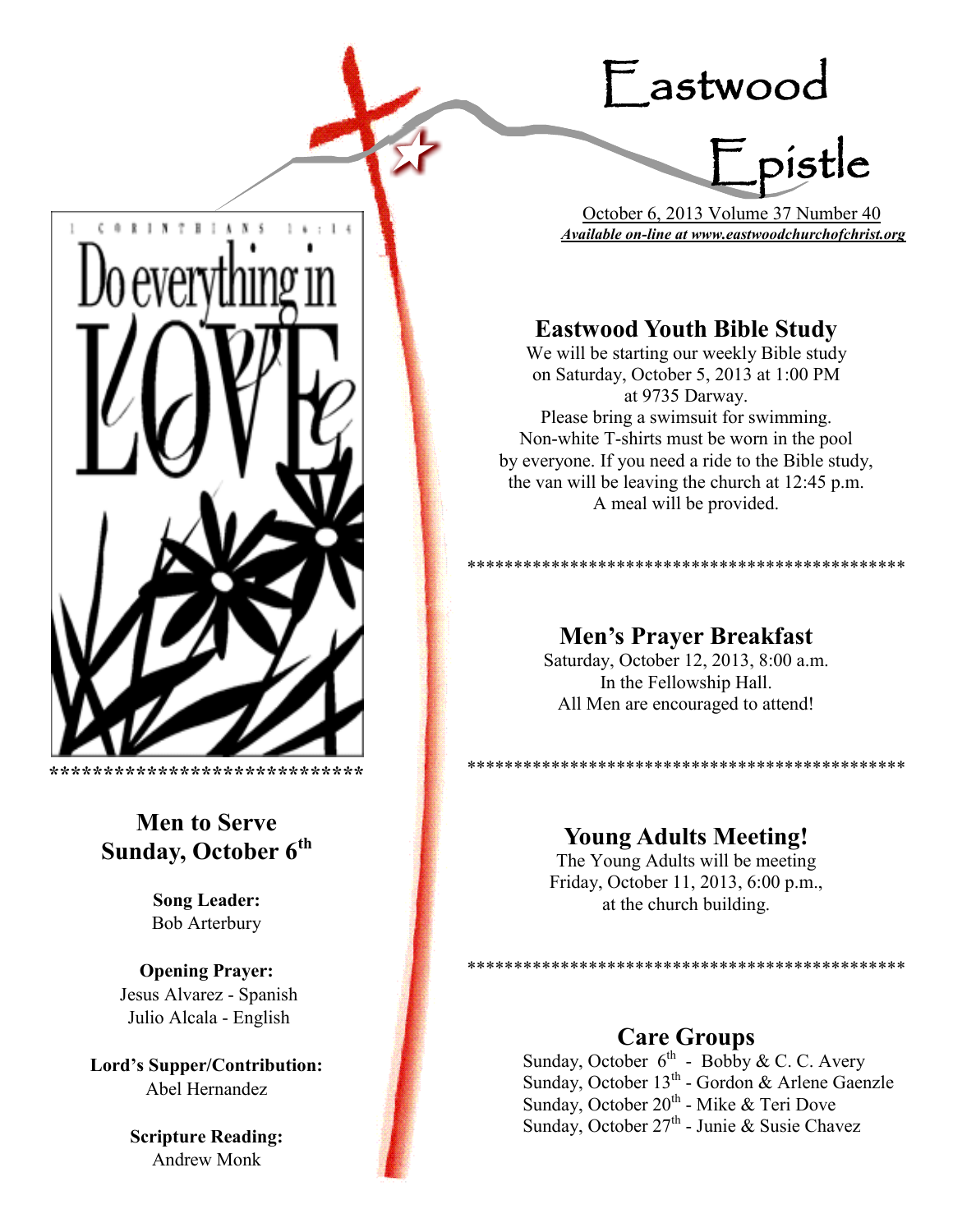# *Together*

**The potluck was great**. The food was wonderful, as usual and the time we shared in fellowship was better. My thanks to everyone who worked to make this event happen.

Our ladies receive most of the credit for the excellent dishes they prepare. A big thank you to each one who provided a dish or dishes. Also, a thank you to those who prepared the room by setting up and to those who participated in the clean up afterwards

Our fifth Sunday lunches are a reflection of what life is like for a church family. Everyone doing their part and using their talents to create a successful event. If you missed this opportunity to take part, make plans to be in the next one. Even a single guy or gal can pick up a dish from the grocery store and join the fellowship.

**Fellowship** and communion are about being one with one another. We are supportive of others. We know each other. It is vital that we know and are known by others in the church family. It is the personal duty of each disciple to make friends in the family.

It is a mistake to say "everyone at church is my friend," when we barely recognize their faces. Make a friend! If a child entered a new school and came home with the complaint, "I don't have any friends." What would you tell them - make some!

They need you. There are lonely people, who do not feel they belong because no one knows their name or speaks to them beyond, "hello." It is the duty of each disciple to get to know others in the congregation. We make friends by being a friend, be a friend to another.

*Charles M Clodfelter*

### *Sunday Guests who registered - 8 Did you speak with them?*

**www.eastwoodchurchofchrist.org**

#### **Schedule of Services**

Bible Class - 9:00 A.M. Ladies Bible Class Bible Study Worship - 10:00 A.M. 10:00 A.M. 7:00 P.M.

**Sunday Tuesday Wednesday** 

### **Area TV Programs**

Area TV Programs<br>Fridays: 7:00 P.M. Channel #38 (Cable Channel #16) Sundays: 5:00 A.M. Inspiration Channel (Channel #364 Direct TV)

# **Our Sympathy**

We extend our heartfelt sympathy to Kevin Hubby and Shaun Pressley and families on the death of their mother and our sister, JoAnn Pressley, who passed away Wednesday, September 25, 2013. The funeral service was held at San Jose Funeral Home-East, 10950 Pelicano Drive. Visitation was on Tuesday, October 1, 2013 and the interment was on Wednesday, October 2, 2013, at Ft. Bliss National Cemetery. Please keep the families in your prayers

## **Youth Costume Party**

The youth will be having a costume party on Friday, October 25, 2013, at 6:00 PM. All teens are asked to wear a costume and bring a finger food.

## **Trunk or Treat**

Our annual Trunk or Treat will be on Thursday, October 31, 2013, at 5:00 p.m.7:30 p.m. If you are willing to decorate your vehicle for this year's trunk or treat please sign the list in the back of the Auditorium. We are also in need of candy for the trunk or treat. Please bring all candy donations to the church office.

## **Ink Cartridges for Eastwood Youth**

Please remember to donate your used printer ink cartridges to Eastwood Youth Group. The donation bin is located at in the foyer of the church.

## **Ladies Day!**

Hosted by the Ladies of Iglesia De Cristo, 1501 E. Cherry Lane, Midland, Texas All Ladies are cordially invited on Saturday, October 5, 2013. Theme: *"Jesus Comes To Us During the Storm"* Key note speaker: Darlene Thomas and *"The Value of Faith"* Speaker: Mercedes Martinez Lucero Registration begins at 9:00 a.m., Saturday, October 5th . For more information or for housing, Please call: Josie Gonzalez at 432-634-1489 or Elida Ramirez at 432-520-2335.

### **Sunday, October 6, 2013**

**Speaker** - Charles Clodfelter **Sermon Topic** - *Talking Marriage from Good to Great #2, True Intimacy* **Scripture** - Luke 11:16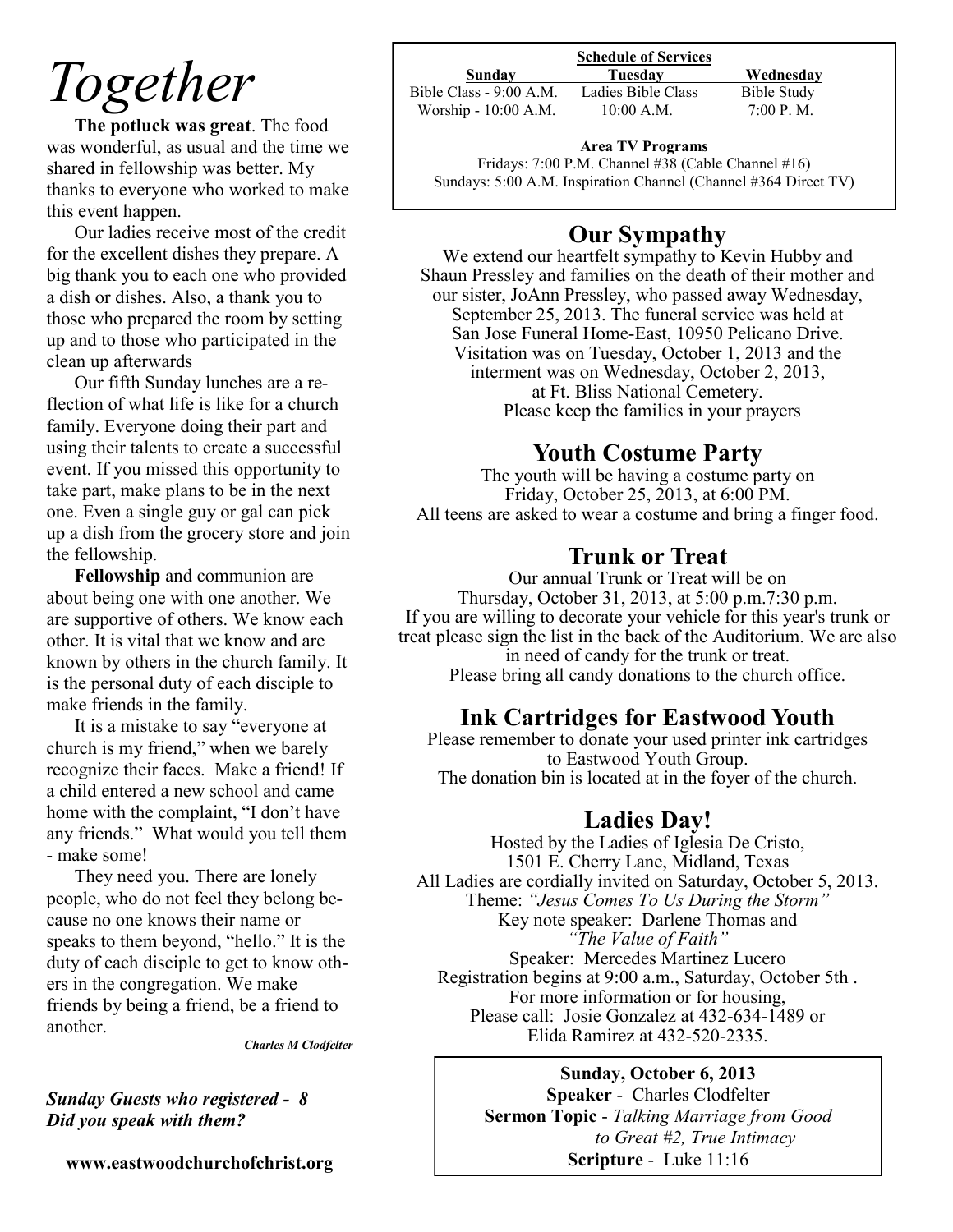

Examples are not we acknowledge Him as Lord.<br>An important question to ask yourself is: Is Jesus Christ Lord of your life? Do people know by your conduct that your life centers aroun the person of Jesus Christ? Are you awar esus Christ is Lord, whether or not we acknowledge Him as Lord. An important question to ask yourself is: Is Jesus Christ Lord of your life? Do people know by your conduct that your life centers around the person of Jesus Christ? Are you aware that your allegiance and possess the attitude of a servant, rendering your devotion, time and labor to

the master? The New Testament Greek word for Lord is "Kurios", which implies, "One who rules over the life of another for their gain and good." That is exactly who Jesus is: the Divine One, who reigns over all of life according to His goodness, for our good and His glory.

So again, the question is not whether or not Christ is Lord. He is. The issue is whether or not we submit to His rule in our lives. Are we rebelling against His royal claim on our lives, or are we bending our wills to His reign? Paul



Teri Dove, Tresa Trumbla and the CSEP Staff